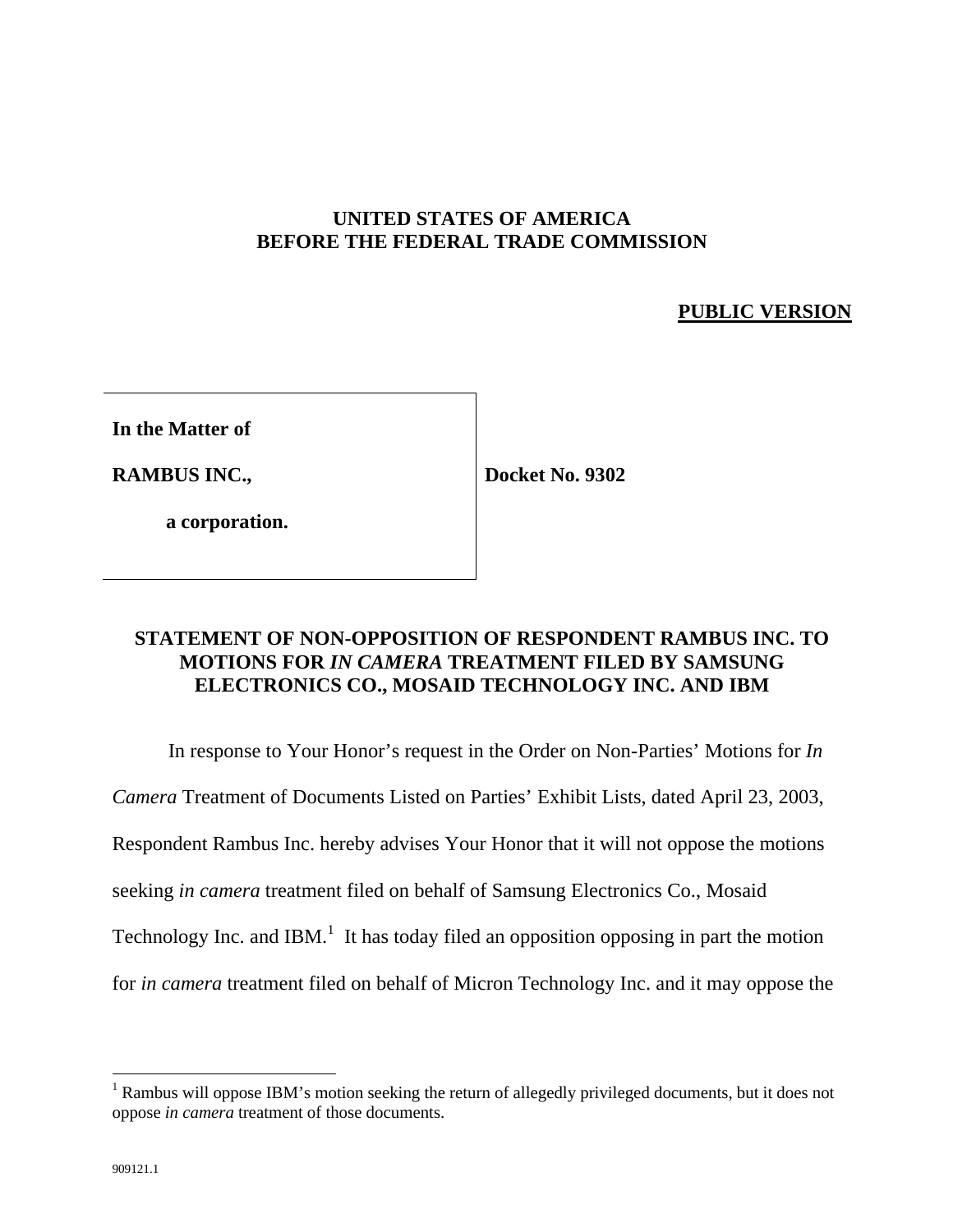motion by Dr. Betty Prince if negotiations to resolve the issues raised by that motion are

not fruitful.

DATED: April 23, 2003 Respectfully submitted,

l

Gregory P. Stone Steven M. Perry Peter A. Detre Sean P. Gates MUNGER, TOLLES & OLSON LLP 355 South Grand Avenue, 35<sup>th</sup> Floor Los Angeles, California 90071 (213) 683-9100 (213) 687-3702 (facsimile) (202) 663-6158 (202) 457-4943

A. Douglas Melamed IJay Palansky Kenneth A. Bamberger WILMER, CUTLER & PICKERING 2445 M Street, N.W. Washington, D.C. 20037 (202) 663-6000

Sean C. Cunningham John M. Guaragna Gray, Cary, Ware & Freidenrich LLP 401 "B" Street, Suite 2000 San Diego, California 92101 (619) 699-2700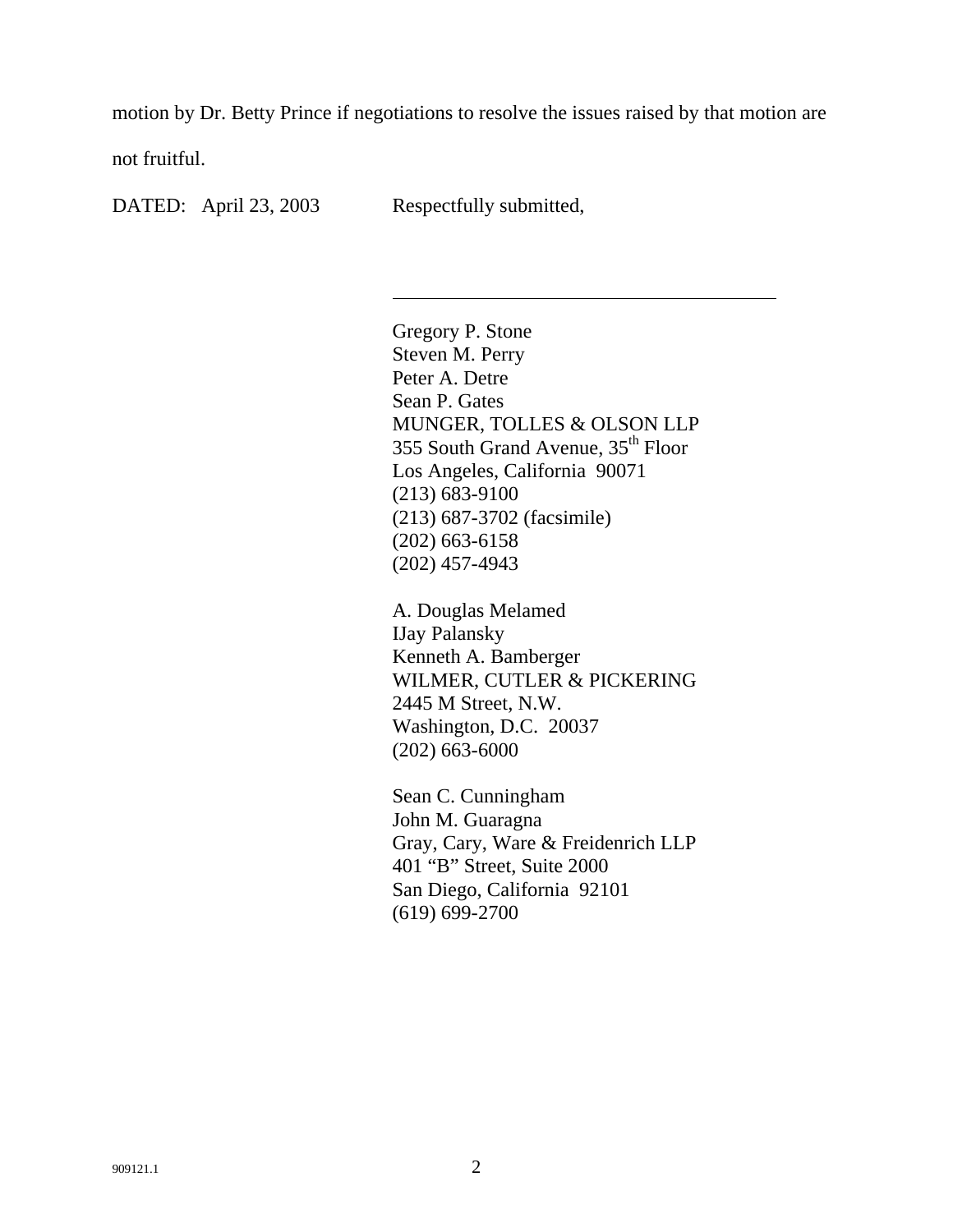#### UNITED STATES OF AMERICA BEFORE THE FEDERAL TRADE COMMISSION

)

)

In the Matter of )

RAMBUS INCORPORATED, a corporation.

) Docket No. 9302

### **CERTIFICATE OF SERVICE**

I, Jacqueline M. Haberer, hereby certify that on April 23, 2003, I caused a true and correct copy of *Statement of Non-Opposition of Respondent Rambus Inc. to Motions for In Camera Treatment Filed by Samsung Electronics Co., Mosaid Technology Inc. and IBM* to be served on the following persons by hand delivery:

Hon. Stephen J. McGuire M. Sean Royall, Esq. Federal Trade Commission Federal Trade Commission Room H-112 Room H-372 Washington, D.C. 20580 Washington, D.C. 20580

Donald S. Clark, Secretary Malcolm L. Catt, Esq. Federal Trade Commission Attorney Room H-159 Federal Trade Commission 600 Pennsylvania Avenue, N.W. 601 New Jersey Avenue, N.W. Washington, D.C. 20580 Washington, D.C. 20001

Richard B. Dagen, Esq. Assistant Director Bureau of Competition Federal Trade Commission 601 New Jersey Avenue, N.W. Washington, D.C. 20001

Chief Administrative Law Judge Deputy Director, Bureau of Competition 600 Pennsylvania Avenue, N.W. 600 Pennsylvania Avenue, N.W.

Jacqueline M. Haberer